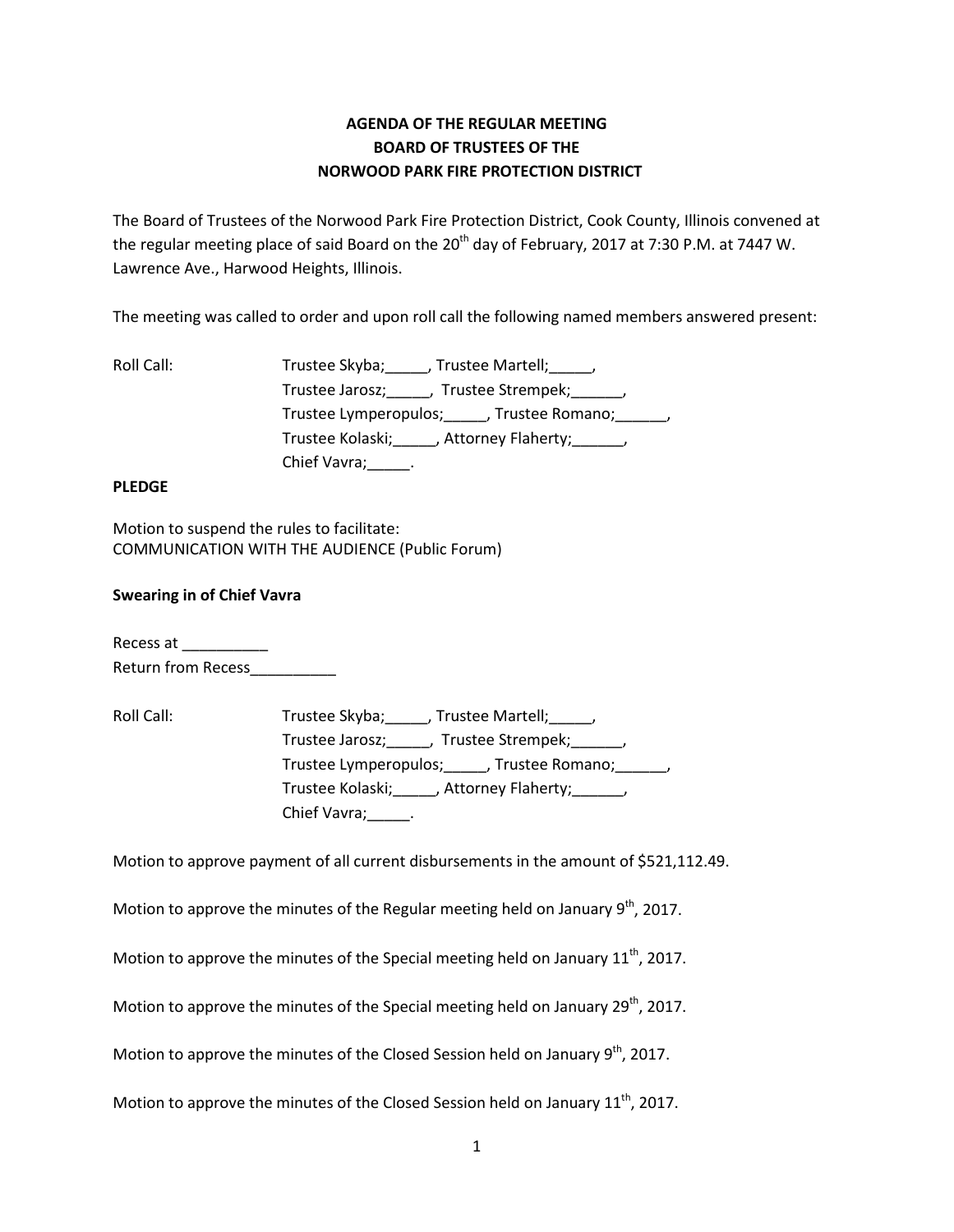Motion to approve the minutes of the Closed Session held on January  $29^{th}$ , 2017.

#### **TREASURER'S REPORT:**

Motion to approve the Treasurer's report as presented from the Financial Statement for January 2017.

## **Chief's Report:**

Motion to accept the Chief's Report for January 2017 as presented.

# **President's Report:**

#### **Committee Reports:**

Finance Committee-Building and Equipment Committee-Information Technology Committee-Policy Committee-Strategic Planning Committee-Human Capital Committee-Community Relations Committee-Pension Fund-

## **Old Business:**

#### **New Business:**

Motion to approve the payout of elective sick time buyback to the following: Leigh Unger 144 hours \$4,718.16 Claude Erlewein 144 hours \$5,376.24 Steven Henmueller 72 hours \$2,392.56 Total elective sick time buyback \$12,486.96.

Motion to approve the payment of \$22,369.72 to the 2% Foreign Fire Insurance Board.

Motion to release Kevin Stenson pursuant to the terms of his employment agreement dated July  $1<sup>st</sup>$ , 2015 through June  $30<sup>th</sup>$ , 2017.

Motion to approve Resolution #17-1, A Resolution in honor of Chief Kevin J. Stenson.

Motion to approve the (3) three year contract with Paramedic Services of Illinois, Inc. for billing services from February 1, 2017 through January 31, 2020 at a rate of 3%.